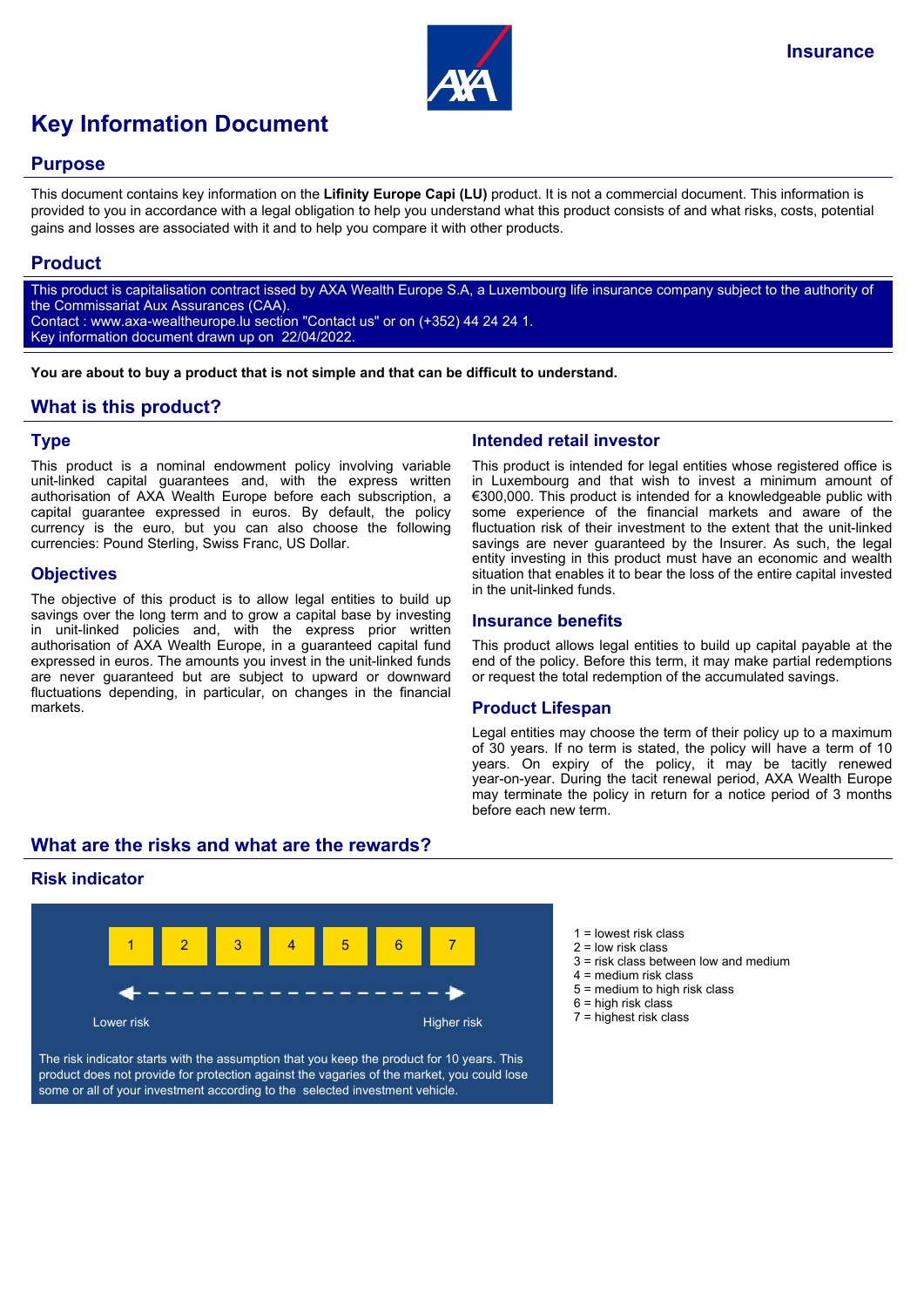The overall risk indicator helps you assess the risk level of the **Lifinity Europe Capi (LU)** product and compare it with other investment products. The risk and return on investment vary according to the chosen investment options. The performance of the product as a whole depends on the choice of investment options. Specific information describing each investment option is available on the website www.axa-wealtheurope.lu.

This product offers a range of investment options with risk classes ranging from the 1, lowest risk class, to 7, the highest risk class. The risk and return on investment will vary depending on the specific investment vehicles chosen and whose various key information documents are available on the website www.axa-wealtheurope.lu. Penalties on surrender apply under certain conditions mentioned under "How long should I keep it and can I withdraw cash early?"

**Beaware of Currency risk :** For certain investment vehicles denominated in a currency other than the euro, the return when expressed in euros may vary according to changes in the exchange rate. This exchange rate risk is never taken into account in the above indicator.

#### **Performance scenarios**

Risk and return vary depending on the investment vehicles you choose. The key information documents specific to each investment vehicle are available on the website www.axa-wealtheurope.lu. The figures shown take account of all the costs incurred for the product itself but not the ancillary costs that may be requested by the person presenting this product and/or advising you. These figures do not take into account your personal tax situation, which may also affect the amounts you receive.

# **What happens if AXA Wealth Europe S.A is unable to make pay out ?**

In the absence of a guarantee fund for compensation of policyholders in the event of default by AXA Wealth Europe and in order to limit the possible financial losses suffered by policyholders and/or beneficiaries, Luxembourg law stipulates that the assets relating to life insurance policies constitute separate wealth and are managed separately from the own assets of AXA Wealth Europe. These assets are subject to deposit agreements previously approved by the Commissariat aux Assurances (CAA) with banks known as "custodians". In the event of the insurer's insolvency, segregated assets are therefore protected in relation to the company's other assets, and policyholders and/or beneficiaries collectively have a senior preferred claim which will take precedence over all other creditors with respect to these separate assets. This enables them to recover, as a priority, claims relating to the performance of their insurance policies. Policyholders and/or beneficiaries are also potentially exposed to the failure of a custodian bank, which also has the obligation to segregate the deposits referred to above, which therefore provides double protection for policyholders and beneficiaries. Securities should be fully recovered. Only cash deposited there is not being protected and could therefore be lost in whole or in part. In addition, the euro-denominated fund benefits from a reinsurance of 100% by AXA France. In the event of default by AXA France, AXA Wealth Europe's obligations to policyholders are protected by a bank guarantee mechanism (pledge).

#### **What will this investment cost me ?**

The estimated rate of reduction in return is dependent on your total costs over a specified period of time. Total costs include recurring costs, one-off costs and ancillary costs.

The amounts indicated below correspond to a projection of the maximum of the total costs linked to the product itself for three different holding periods. The figures presented assume an investment of €10,000 in the product. These figures are estimates and may change in the future.

The figures doesn't take into account optionnal guarantees which may be proposed.

#### **Costs over time**

| Investment 10 000 $\epsilon$ |                  |                  |                     |
|------------------------------|------------------|------------------|---------------------|
| <b>Scenarios</b>             | If you exit      | If you exit      | If you exit         |
|                              | after            | after            | after               |
|                              | 1 year           | 5 years          | <b>10 years</b>     |
| <b>Total costs</b>           | 492 € to 1,737 € | 913 € to 9,978 € | 1 147 € to 40.427 € |
| Reduction in return per year | 4.92% to 17.37%  | 2.24% to 14.54%  | 1.90% to 14.18%     |

It is possible that the person who presents this product to you or who advises you about this product will ask you to pay additional fees in connection with this(these) service(s). If this is the case, this person will inform you of the amount of these fees and will have to indicate the impact of all costs on your investment over time.